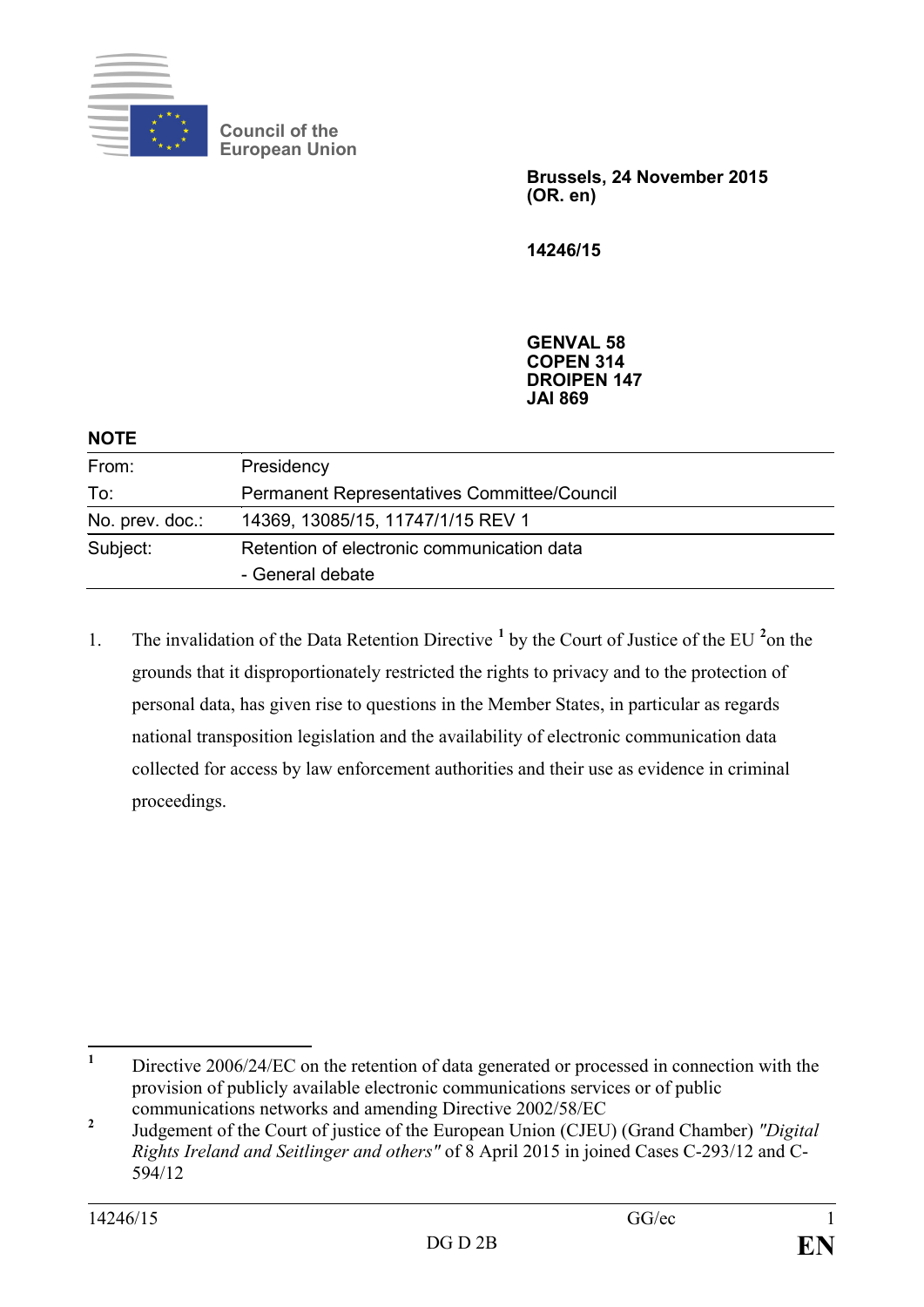- 2. Member States had been given a wide margin of discretion in the implementation of the Data Retention Directive. This lead to considerable differences in the national legal frameworks<sup>[3](#page-1-0)</sup>, which are compounded by the varying consequences of the assessment of the national data retention schemes by national parliaments and courts, especially in view of the Data Retention Judgement and the pending "Tele2" case **[4](#page-1-1)** .
- 3. The Data Retention Judgement has not directly affected national implementing legislations of the Data Retention Directive and these remain valid until amended, or repealed by national parliaments, or invalidated by national courts, provided that they comply with Articles 7 and 8 of the Charter of Fundamental Rights of the EU. Member States thus find themselves in a situation where they no longer have an obligation deriving from a specific Union legal instrument to introduce or maintain a national data retention regime providing for the mandatory storage of electronic communication data by providers for the purposes of detecting, investigating, and prosecuting serious crime. However, Member States retain the possibility to do so under Article 15(1) of the "E-privacy Directive" **[5](#page-1-2)** .

<span id="page-1-0"></span><sup>&</sup>lt;sup>3</sup> It is recalled that the transposition did not go easily in certain Member States, as a number of national constitutional courts annulled the national transposition laws for being contrary to the Constitution or the European Convention on Human Rights and certain national parliaments raised serious concerns.

<span id="page-1-1"></span><sup>&</sup>lt;sup>4</sup> The CJEU currently examines a preliminary ruling (pending Case C-203/15, lodged on 4 May 2015, *Tele2 Sverige AB v. Post-och telestyrelsen* ) on the compatibility of a national legislation (Swedish law in this case) to retain traffic data covering all persons, all means of electronic communication and all traffic data for the purpose of combating crime, with Article 15(1) of Directive 2002/58/EC (the e-privacy Directive), taking account of Articles 7, 8 and 15(1) of the Charter.

<span id="page-1-2"></span><sup>&</sup>lt;sup>5</sup> Directive 2002/58 concerning the processing of personal data and the protection of privacy in the electronic communications sector